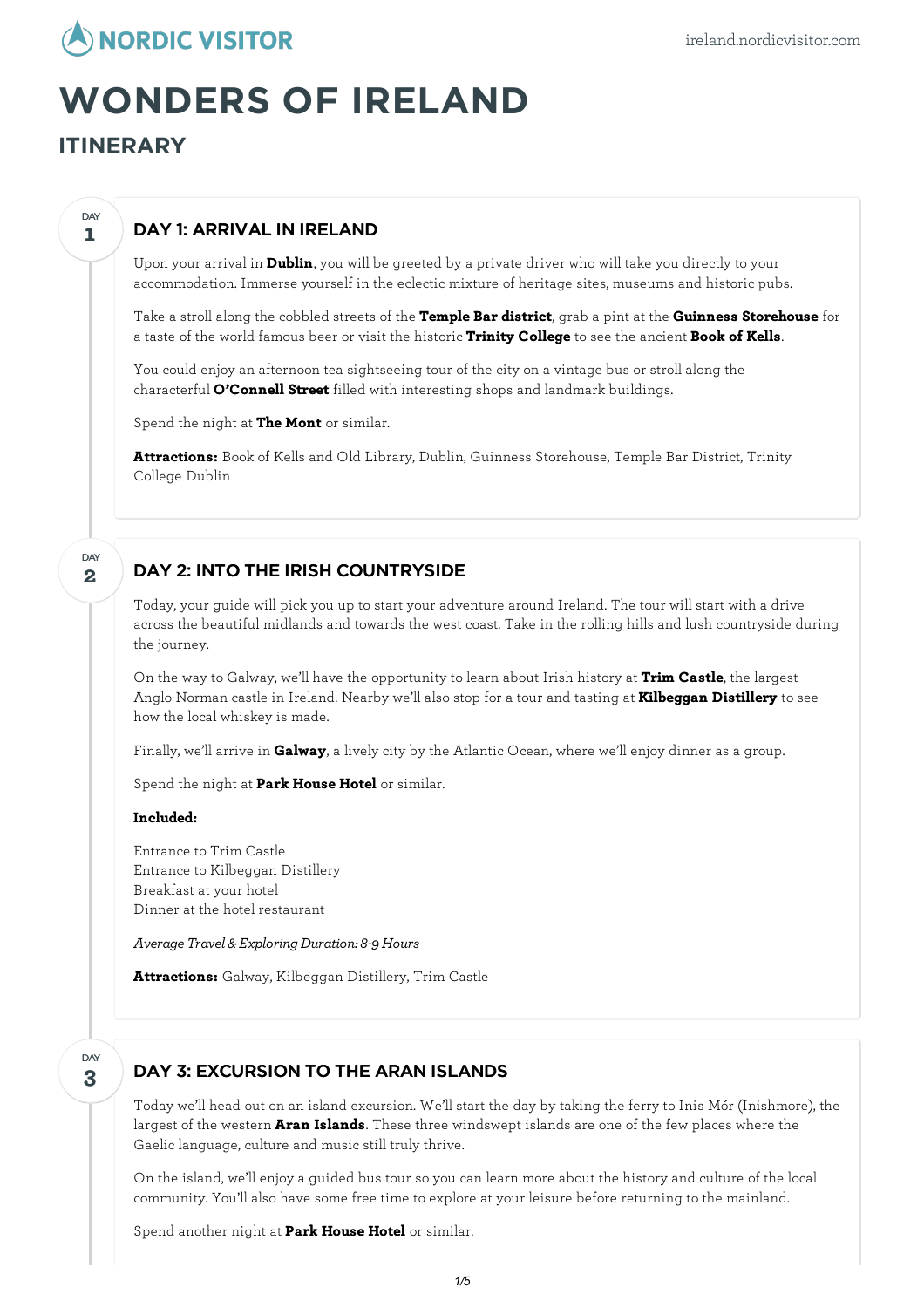#### **Included:**

Aran Islands excursion Breakfast at your hotel Dinner at the hotel restaurant

*Average Travel & ExploringDuration: 8-9Hours*

**Attractions:** Aran Islands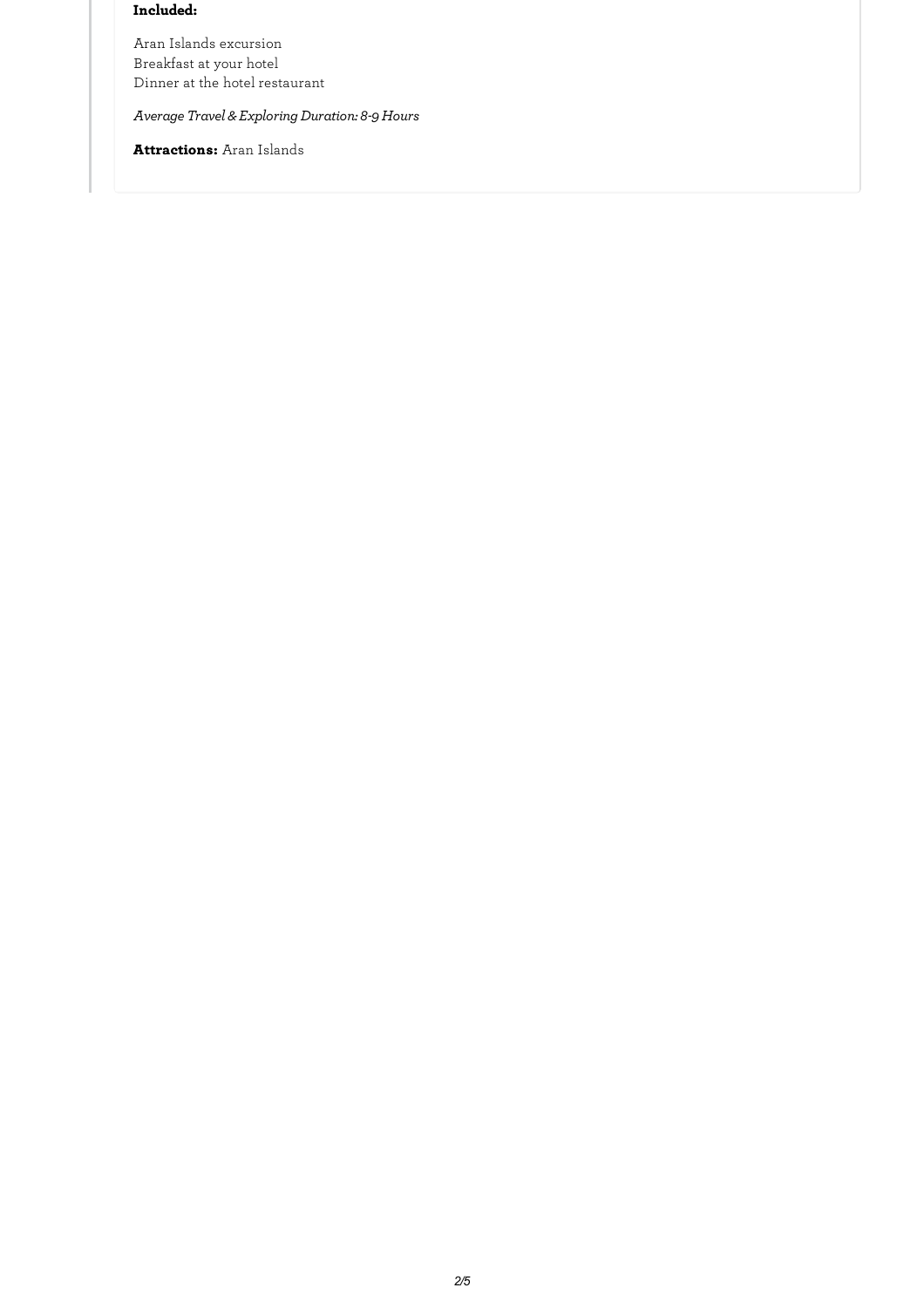## DAY 4: IRELAND'S JEWEL, THE CLIFFS OF MOHER

Today we'll continue south along the Galway Bay. The first stop of the day will be **Dunguaire Castle**, where you'll have the opportunity to take some scenic photos. Sitting on a rocky outcrop overlooking the bay, it is one of the most photographed castles in Ireland. Then we'll pass by **Pounabrone Dolmen**, one of Ireland's oldest megalithic monuments.

Finally, we'll reach the west coast to visit Ireland's top attraction, the breathtaking **Cliffs of Moher**. This is a true showcase of the country's iconic coastal scenery. Walk along the paths, try to spot some seabirds and take in the views of the fierce Atlantic Ocean.

Later, we'll make a stop at the 15th-century **Bunratty Castle**. We'll take some time to visit the castle and learn about its history before arriving in **Killarney**.

Spend the night at **Randles Hotel** or similar.

#### **Included:**

**4**

**DAY** 

**5**

DAY

Entrance to Cliffs of Moher visitor centre Entrance to Bunratty Castle Breakfast at your hotel Dinner at the hotel restaurant

*Average Travel & ExploringDuration: 8-9Hours*

**Attractions:** Bunratty Castle, Cliffs of Moher, Killarney, Kinvara & Dunguaire Castle, Poulnabrone Dolmen

## DAY 5: THE RING OF KERRY

Today, we'll take in the magic of the **Ring of Kerry.** This is one of Ireland's most famous routes and a mustsee when visiting its countryside. Along the way there'll be plenty of stops for you to take photos and admire the striking landscape.

We'll first take some time to wander around the grounds of **Kells Bay House** to see its primeval forest of planted giant ferns. Then, if the weather allows, we'll stop by the charming Derrynane Bay with its striking white sands. Later, we'll complete the circular tour ending back inside the **Killarney National Park**, where we'll visit the picturesque **Torc Waterfall**.

Spend another night at **Randles Hotel** or similar.

#### **Included:**

Entrance to Kells Bay House Breakfast at your hotel Dinner at the hotel restaurant

*Average Travel & ExploringDuration: 8-9Hours*

**Attractions:** Kells Bay House and Gardens, Killarney National Park, Ring of Kerry, Torc Waterfall

*3/5*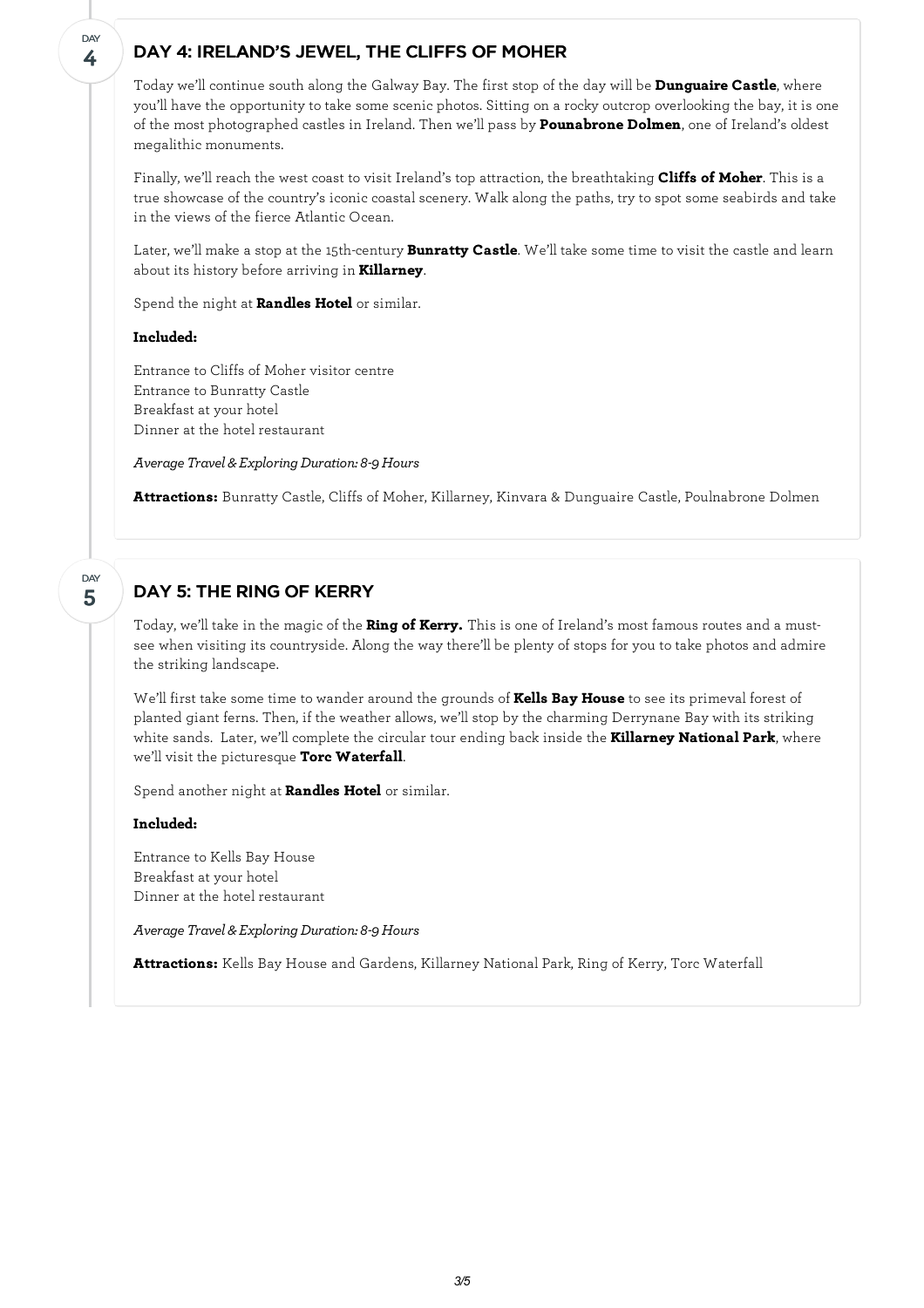## DAY 6: BLARNEY CASTLE AND IRISH HERITAGE

Today, we'll drive south to explore **Blarney Castle**, a legendary medieval stronghold. It is well worth visiting because it is home to the Blarney Stone, surrounded by many myths and tales.

We'll then spend some time in **Cork**, Ireland's second largest city, before driving north to stop for a photo opportunity at the **Rock of Cashel**. This historic site is a fantastic collection of medieval buildings that span over 1000 years of history. Later, we'll arrive in **Kilkenny**. This is a beautiful medieval town nestled around a majestic 12th-century castle.

Spend the night at **Rivercourt Hotel** or similar.

#### **Included:**

Entrance to Blarney Castle Breakfast at your hotel Dinner at the hotel restaurant

*Average Travel & ExploringDuration: 8-9Hours*

**Attractions:** Blarney Castle, Cork, Kilkenny, Rock of Cashel

#### **7** DAY

**6**

DAY

## DAY 7: RETURN TO DUBLIN

Today, we have our final day of driving through the majestic Irish countryside. We'll pass through the scenic **Wicklow Mountains** to take in the beautiful views.

The next stop is at Powerscourt Estate, the home of the restored mansion **Powerscourt House**. We'll have time to wander through the beautiful gardens and even catch sight of Ireland's highest waterfall, which sits on these grounds.

Later, your guide will then drop you off at your accommodation in Dublin. You can enjoy the rest of the day and evening at your leisure in Ireland's capital.

Spend the night at **The Mont** or similar.

#### **Included:**

Entrance to Powerscourt Gardens and Waterfall Breakfast at your hotel Dinner at the hotel restaurant

*Average Travel & ExploringDuration: 8-9Hours*

**Attractions:** Powerscourt House & Gardens, Wicklow Mountains & Glendalough

#### **8 DAY**

## DAY 8: DEPARTURE FROM IRELAND

On your day of departure, you'll have a driver meet you at your hotel to take you to the airport in time for your flight. If you would like to add any additional nights to your trip, you can do so in the options below. If your flight is in the afternoon, you can use the morning to enjoy some last-minute shopping, visit one of the many attractions or simply relax and take in the atmosphere of the city one last time.

#### **Included:**

Breakfast at your hotel Private transfer from your hotel to airport

Whatever your needs, we are here to help. If you have any questions about our packages or